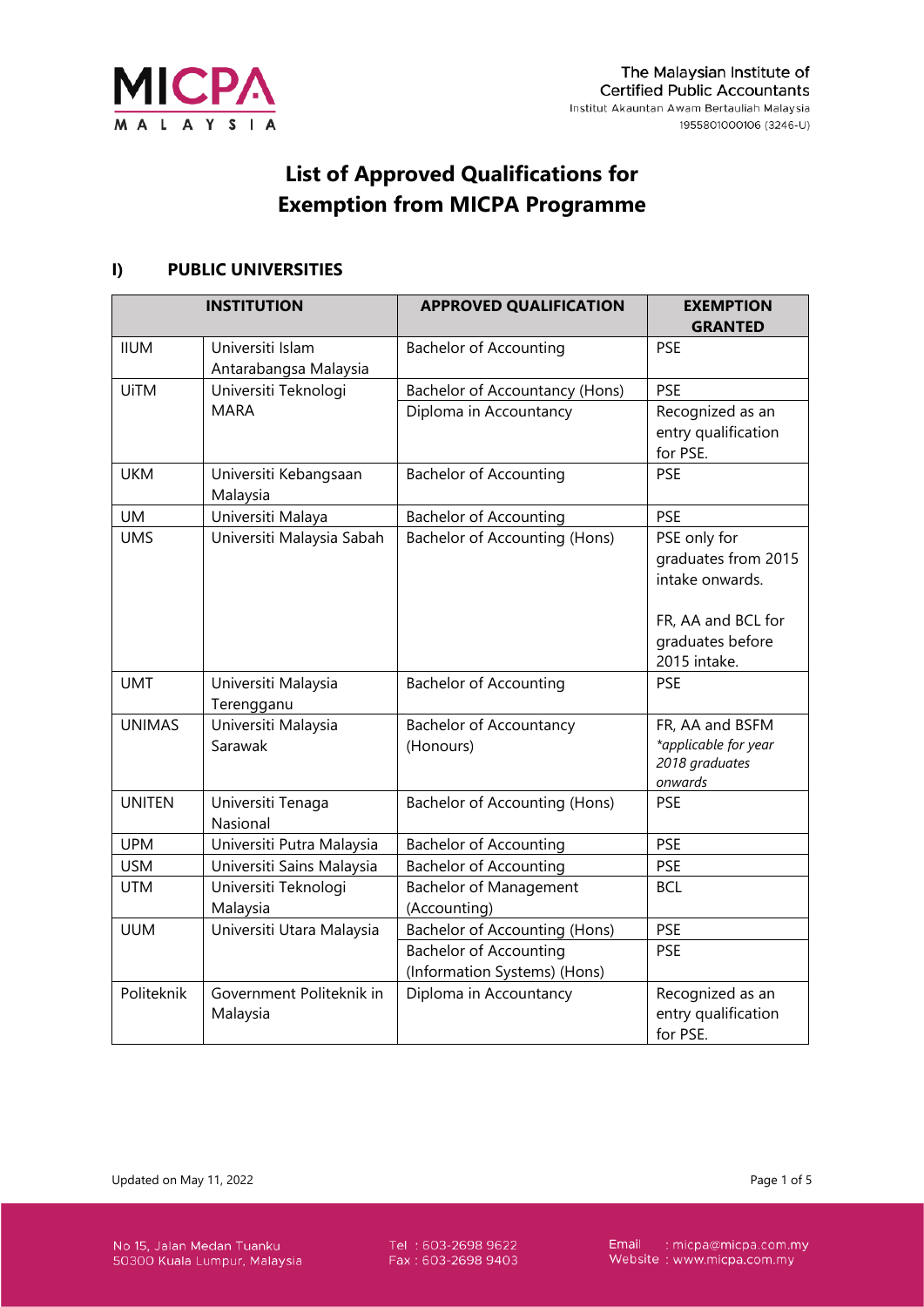

#### **II) PRIVATE UNIVERSITIES**

|              | <b>INSTITUTION</b>                                   | <b>APPROVED QUALIFICATION</b>                                                                                                      | <b>EXEMPTION</b><br><b>GRANTED</b>                                                                                                                                               |
|--------------|------------------------------------------------------|------------------------------------------------------------------------------------------------------------------------------------|----------------------------------------------------------------------------------------------------------------------------------------------------------------------------------|
| Curtin       | Curtin University of<br>Technology Sarawak<br>Campus | <b>Bachelor of Commerce</b><br>(Accounting)                                                                                        | <b>PSE</b>                                                                                                                                                                       |
| <b>IUKL</b>  | Kuala Lumpur<br>Infrastructure University<br>College | Bachelor of Accountancy (Hons)                                                                                                     | <b>BCL</b>                                                                                                                                                                       |
| <b>MMU</b>   | Universiti Multimedia                                | Bachelor of Accounting (Hons)                                                                                                      | <b>PSE</b>                                                                                                                                                                       |
| Monash       | Monash University<br>Malaysia Campus                 | Bachelor of Business & Commerce<br>(Accounting)                                                                                    | <b>PSE</b>                                                                                                                                                                       |
|              |                                                      | <b>Bachelor of Commerce</b><br>(Accounting)                                                                                        | <b>PSE</b>                                                                                                                                                                       |
| <b>SUC</b>   | Southern University<br>College                       | Bachelor in Accounting (Hons)                                                                                                      | <b>PSE</b><br>*graduates must have<br>completed BBFN3513<br><b>Investment Analysis.</b>                                                                                          |
| Sunway       | Sunway University                                    | Bachelor of Science (Hons)<br>Accounting and Finance                                                                               | <b>PSE</b><br>*graduates must have<br>completed ACC3054<br><b>Advanced Financial</b><br>Accounting; ACC3044<br>Advanced Audit &<br>Assurance; &<br>ACC3024 Advanced<br>Taxation. |
|              | Sunway College                                       | Diploma in Accounting                                                                                                              | Recognized as an<br>entry qualification<br>for PSE.                                                                                                                              |
| <b>TARUC</b> | Kolej Universiti Tunku<br>Abdul Rahman               | <b>Bachelor of Accounting (Honours)</b>                                                                                            | <b>PSE</b><br>*graduates must have<br>completed BBFD4013<br><b>Advanced Audit</b><br>Practice & BBMC4023<br>Advanced<br>Performance<br>Management.                               |
|              |                                                      | Advanced Diploma in Business<br>Studies (Accounting)                                                                               | <b>BCL</b>                                                                                                                                                                       |
|              |                                                      | Diploma in Business Studies<br>(Accounting)                                                                                        | Recognized as an<br>entry qualification<br>for PSE.                                                                                                                              |
| Taylor's     | Taylor's University                                  | Bachelor of Accounting and<br>Finance (Honours)<br>Previously known as<br><b>Bachelor of Arts (Hons) Accounting</b><br>and Finance | <b>PSE</b><br>*applicable for<br>graduates from Aug<br>2015 intake onwards<br>with LAW60304<br>Company Law in<br>Malaysia.                                                       |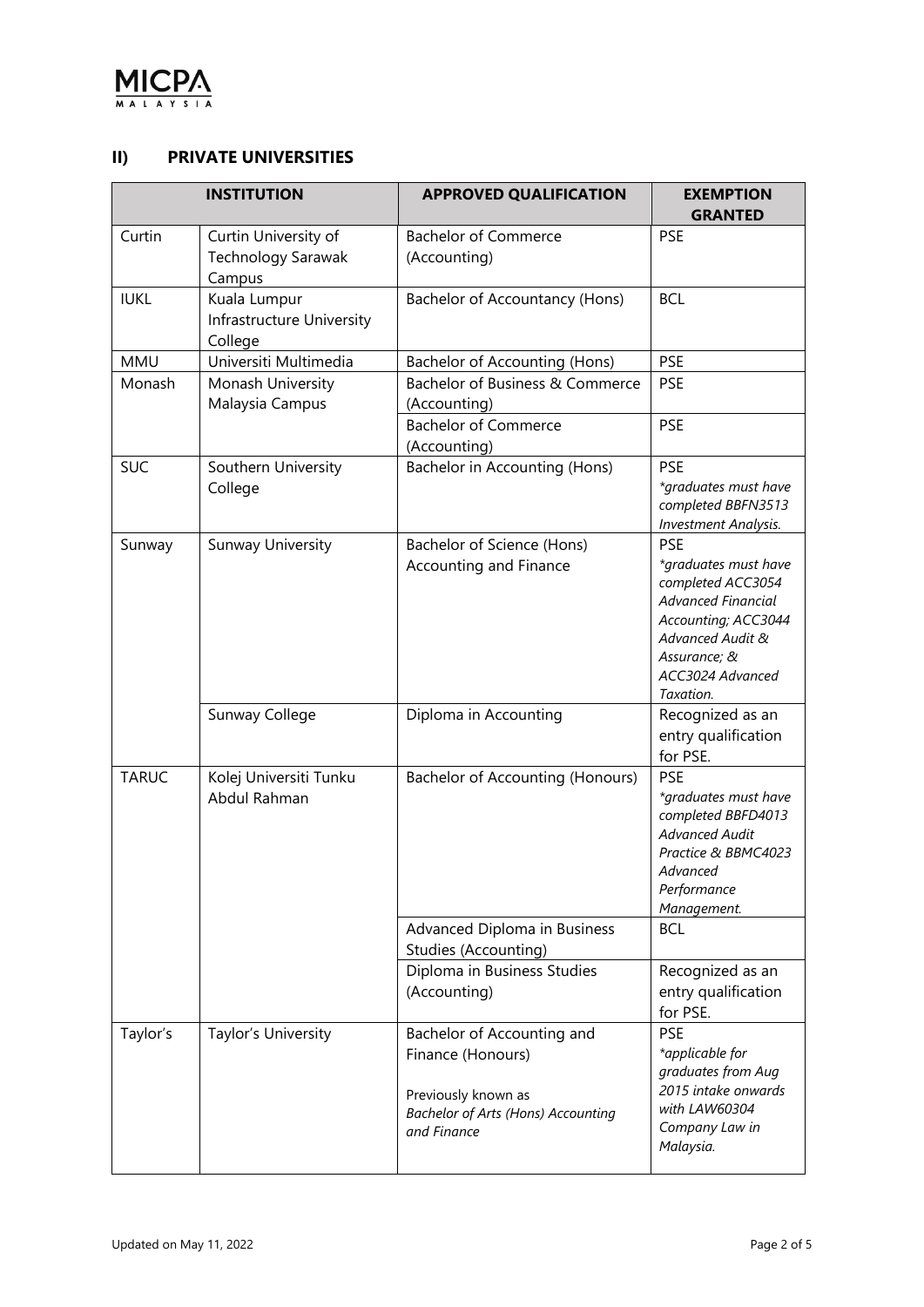

|                           | <b>INSTITUTION</b>                            | <b>APPROVED QUALIFICATION</b>                       | <b>EXEMPTION</b>                                                                                       |
|---------------------------|-----------------------------------------------|-----------------------------------------------------|--------------------------------------------------------------------------------------------------------|
|                           |                                               |                                                     | <b>GRANTED</b>                                                                                         |
| <b>UOWM</b><br><b>KDU</b> | UOW Malaysia KDU<br>University College        | Bachelor of Accounting (Hons)                       | <b>PSE</b><br>*graduates must have<br>completed BBFN2034<br>Corporate Finance.                         |
|                           |                                               | Bachelor in Accounting & Finance                    | <b>PSE</b>                                                                                             |
|                           |                                               | (Hons)                                              | *graduates must have<br>completed BBAC3014<br>Business Analysis &<br>BBAC3044 Corporate<br>Reporting 1 |
|                           | UOW Malaysia KDU<br>Penang University College | Bachelor of Accountancy (Hons)                      | <b>PSE</b><br>*graduates must have<br>completed BUB3033<br>Organisational<br>Behaviour.                |
| <b>UTAR</b>               | Universiti Tunku Abdul                        | <b>Bachelor of Accounting (Hons)</b>                | <b>PSE</b>                                                                                             |
|                           | Rahman                                        | Bachelor of Commerce (Hons)<br>Accounting (3 years) | AA & BCL for<br>graduates from<br>2018 intake<br>onwards.<br>BCL for graduates<br>before 2018 intake.  |

# **III) SINGAPORE UNIVERSITIES**

|            | <b>INSTITUTION</b>                  | <b>APPROVED QUALIFICATION</b> | <b>EXEMPTION</b><br><b>GRANTED</b> |
|------------|-------------------------------------|-------------------------------|------------------------------------|
| <b>NUS</b> | National University of<br>Singapore | Bachelor of Accountancy       | FR, AA and BSFM                    |

### **IV) AUSTRALIAN UNIVERSITIES**

|                          | <b>INSTITUTION</b>                                         | <b>APPROVED QUALIFICATION</b>                         | <b>EXEMPTION</b><br><b>GRANTED</b> |
|--------------------------|------------------------------------------------------------|-------------------------------------------------------|------------------------------------|
| CSU by HELP              | Charles Sturt University by<br><b>HELP University</b>      | 3+0 Bachelor of Business<br>(Accounting)              | <b>PSE</b>                         |
| Murdoch by<br><b>KDU</b> | Murdoch University by KDU<br>University College            | 3+0 Bachelor of Commerce<br>(Professional Accounting) | <b>PSE</b>                         |
| RMIT by<br><b>KLMU</b>   | RMIT University by<br>Metropolitan College                 | 3+0 Bachelor of Business<br>(Accountancy)             | <b>PSE</b>                         |
| UniSA by<br>Taylor       | University of South<br>Australia by Taylor's<br>University | 3+0 Bachelor of Commerce                              | <b>PSE</b>                         |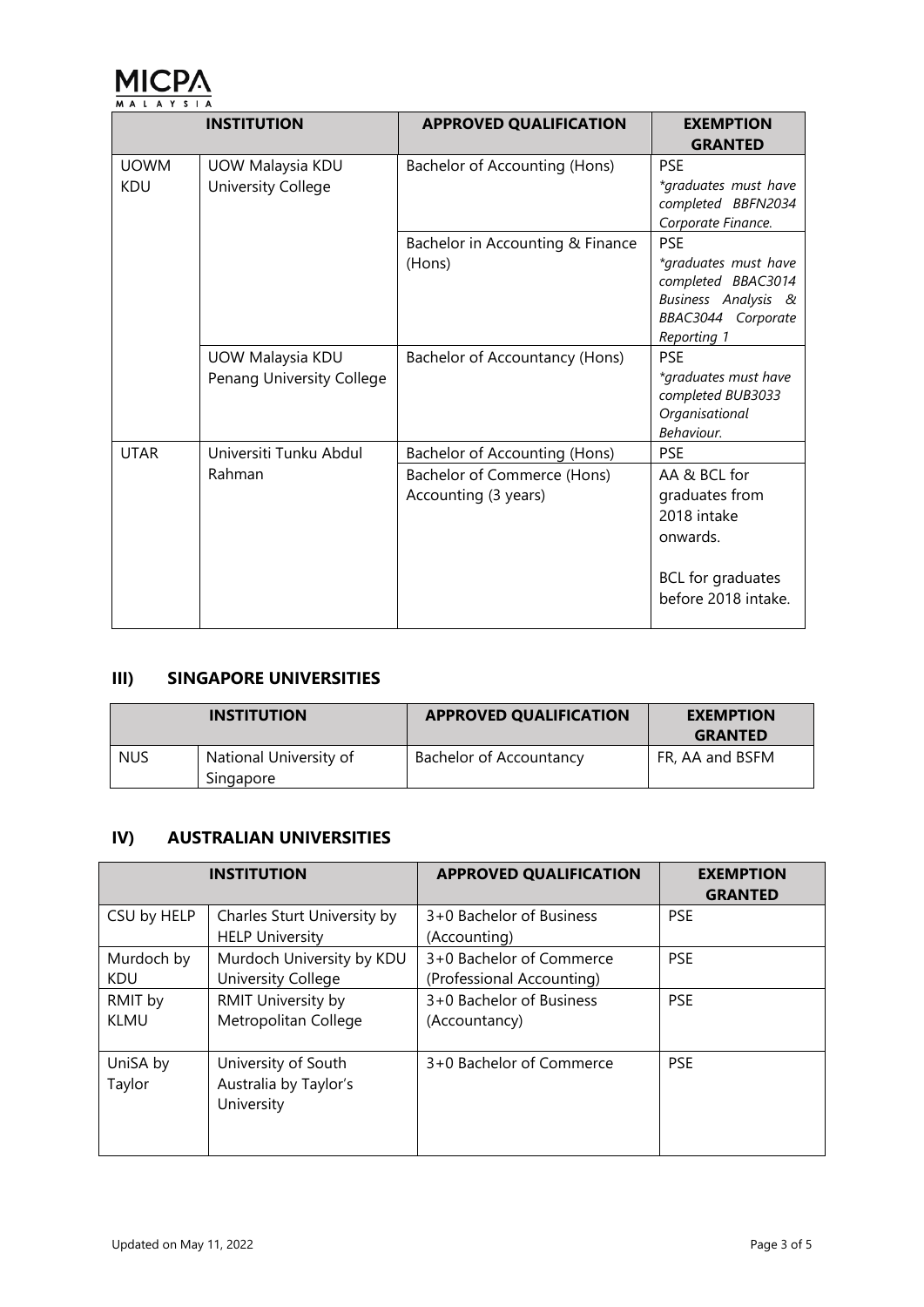

|                 | <b>INSTITUTION</b>                                 | <b>APPROVED QUALIFICATION</b>                             | <b>EXEMPTION</b><br><b>GRANTED</b> |
|-----------------|----------------------------------------------------|-----------------------------------------------------------|------------------------------------|
| VU by<br>Sunway | Victoria University by<br><b>Sunway University</b> | 3+0 Bachelor of Business<br>(Accounting)                  | <b>PSE</b>                         |
| Degrees         |                                                    | Recognised by CA ANZ for<br>admission to the CA Programme | <b>PSE</b>                         |

# **V) U.K. UNIVERSITIES**

| <b>INSTITUTION</b>   |                                            | <b>APPROVED</b><br><b>QUALIFICATION</b> | <b>EXEMPTION GRANTED</b>    |  |
|----------------------|--------------------------------------------|-----------------------------------------|-----------------------------|--|
| <b>Brookes</b>       | Oxford Brookes University by               | 3+0 Bachelor of Arts (Hons)             | Recognized as an entry      |  |
| by Nilai             | Nilai University                           | Accounting & Finance                    | qualification for PSE.      |  |
| UH by                | University of Hertfordshire by             | 3+0 Bachelor of Arts (Hons)             | Recognized as an entry      |  |
| INTI                 | <b>INTI International University</b>       | in Accounting                           | qualification for PSE.      |  |
|                      |                                            | 3+0 Bachelor of Arts (Hons)             | Recognized as an entry      |  |
|                      |                                            | in Finance                              | qualification for PSE.      |  |
| UWE by               | University of the West of                  | Bachelor of Arts (Hons)                 | FR, AA and BSFM             |  |
| Taylor               | England by Taylor's University             | Accounting & Finance                    | *provided students have     |  |
|                      |                                            |                                         | completed Audit &           |  |
|                      |                                            |                                         | Corporate Governance,       |  |
|                      |                                            |                                         | and HRM                     |  |
|                      | Degrees with a concentration in accounting | Recognised by ICAEW for                 | Subject exemption from      |  |
| from UK universities |                                            | exemption from Knowledge                | PSE provided the subject    |  |
|                      |                                            | modules / Certificate Level             | for which exemption is      |  |
|                      |                                            |                                         | sought has been taught in   |  |
|                      |                                            |                                         | the degree programme        |  |
|                      |                                            |                                         | for at least 2 semesters or |  |
|                      |                                            |                                         | 1 academic year.            |  |

#### **VI) CANADIAN UNIVERSITIES**

| <b>INSTITUTION</b>                 | <b>APPROVED QUALIFICATION</b>     | <b>EXEMPTION</b><br><b>GRANTED</b> |
|------------------------------------|-----------------------------------|------------------------------------|
| Degrees from Canadian universities | Met the academic requirements for | FR, AA and BSFM                    |
|                                    | admission to the Final Uniform    |                                    |
|                                    | Examination of CPA Canada         |                                    |

# **VII) U.S. UNIVERSITIES**

| <b>INSTITUTION</b>             | <b>APPROVED QUALIFICATION</b>                                                                                               | <b>EXEMPTION</b><br><b>GRANTED</b> |
|--------------------------------|-----------------------------------------------------------------------------------------------------------------------------|------------------------------------|
| Degrees from U.S. universities | Recognised by the relevant State<br>Board of Accountancy for admission<br>to the Uniform Examination of the<br><b>AICPA</b> | FR, AA and BSFM                    |